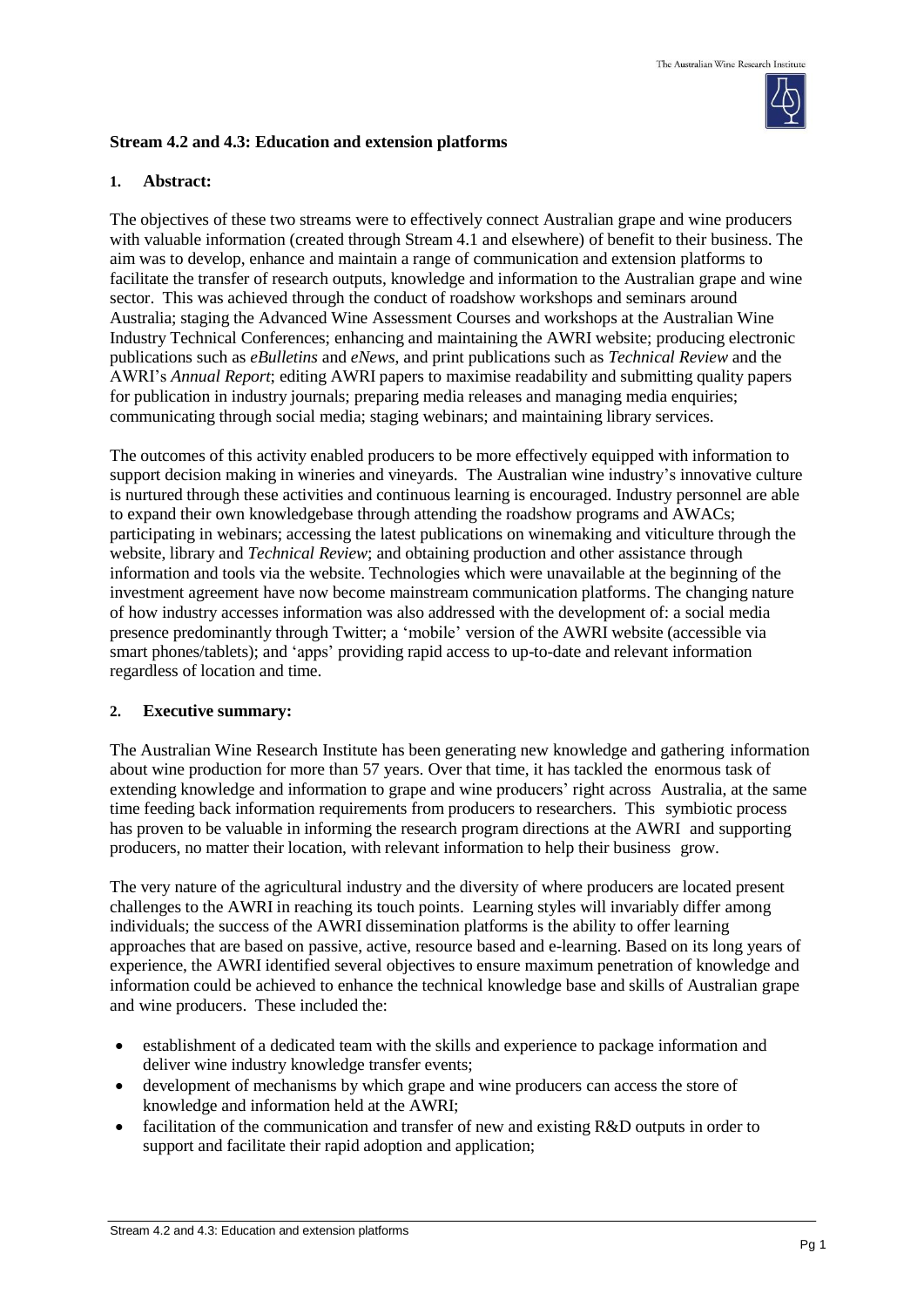

- assisting of producers to meet national and international legislative requirements with provision of relevant and current legislation;
- review of the most effective methods for delivery of information ensuring the adoption of new communication technology; and
- improvement of the creation and management of knowledge, within teams, across teams and between collaborating organisations.

Within this stream, the AWRI developed and evolved a range of knowledge and information extension platforms. These platforms involved the packaging and delivery of information – making it easy for producers to access, understand and use – which was achieved through a combination of skill-sets available at the AWRI. Staff members who have expertise in knowledge and information management, communication, event management and IT worked closely with experienced oenologists and viticulturists and practicing grape and wine producers to bundle the information (generated under Stream 4.1 and elsewhere) into easy to use, accessible information packages.

Ensuring the information is available at the convenience of the stakeholder was achieved through a combination of passive and pro-active approaches. Both of these approaches are effective as they align with the availability and interest of the stakeholder to receive the information. Throughout the period of the seven year investment agreement, the pro-active approach included the staging of 72 roadshow seminars, 70 roadshow workshops and 24 webinars; where AWRI staff members actively engaged with stakeholders at a specified time at a specified place – usually within the stakeholder's local region or, in the case of webinars, in the stakeholder's own office. Since 2006, across Australia, 9,000 personnel have participated at an AWRI organised event. Additionally, 109 workshops were staged at the  $13<sup>th</sup>$  and  $14<sup>th</sup>$  Australian Wine Industry Technical Conferences (AWITC) and 44 workshops are in the planning phase for the  $15<sup>th</sup>$  AWITC (to be held in July 2013). The staging of roadshow workshops and seminars and AWITC workshops involves the close consultation with regional associations and other educational and research organisations.

The so-called passive approach, included the availability of the library database (72,500 records), website (over 2 million pageviews),*Technical Review*, *Annual Report* and other AWRI publications and papers in industry journals; packages of information provided in convenient formats ready for when the stakeholders have the time and mindset to seek and receive the information.

The AWRI sources feedback from participants who attend roadshow and/or conference workshop events and has survey data from events delivered since 2006. Overall participation rate in the surveys was 72.5%. The data for 1,728 respondents indicates that, on average, there was an 86% overall approval rating with an 85% approval rating in response to 'if the event met its objectives'. Based on feedback received, there is a very high probability that these events promote uptake of new technology and delivers benefits.

The Australian Bureau of Statistics (1301.0 - Year Book Australia, 2012**)** reported that in 2009–2010, the proportion of businesses using IT varied considerably across industries and that 83% of businesses in Agriculture, forestry and fishing had internet access. The rapid adoption of technology has led to predictions by market researchers that more than 20 million smart phones will be used by consumers by 2016 and that by 2014 more Australians will access digital services via a smartphone than a computer. The AWRI monitors the traffic to its website and has already responded to the growing trend of increased smartphone/tablet use by optimising its website for mobile devices. The development of an 'app' has allowed grape producers to more effectively search for agrochemical information using their smartphones/tablets. The AWRI continues to monitor how stakeholders access information and maintains a close watch on disruptive innovation to establish how to best harness it for the benefit of Australian grape and wine producers.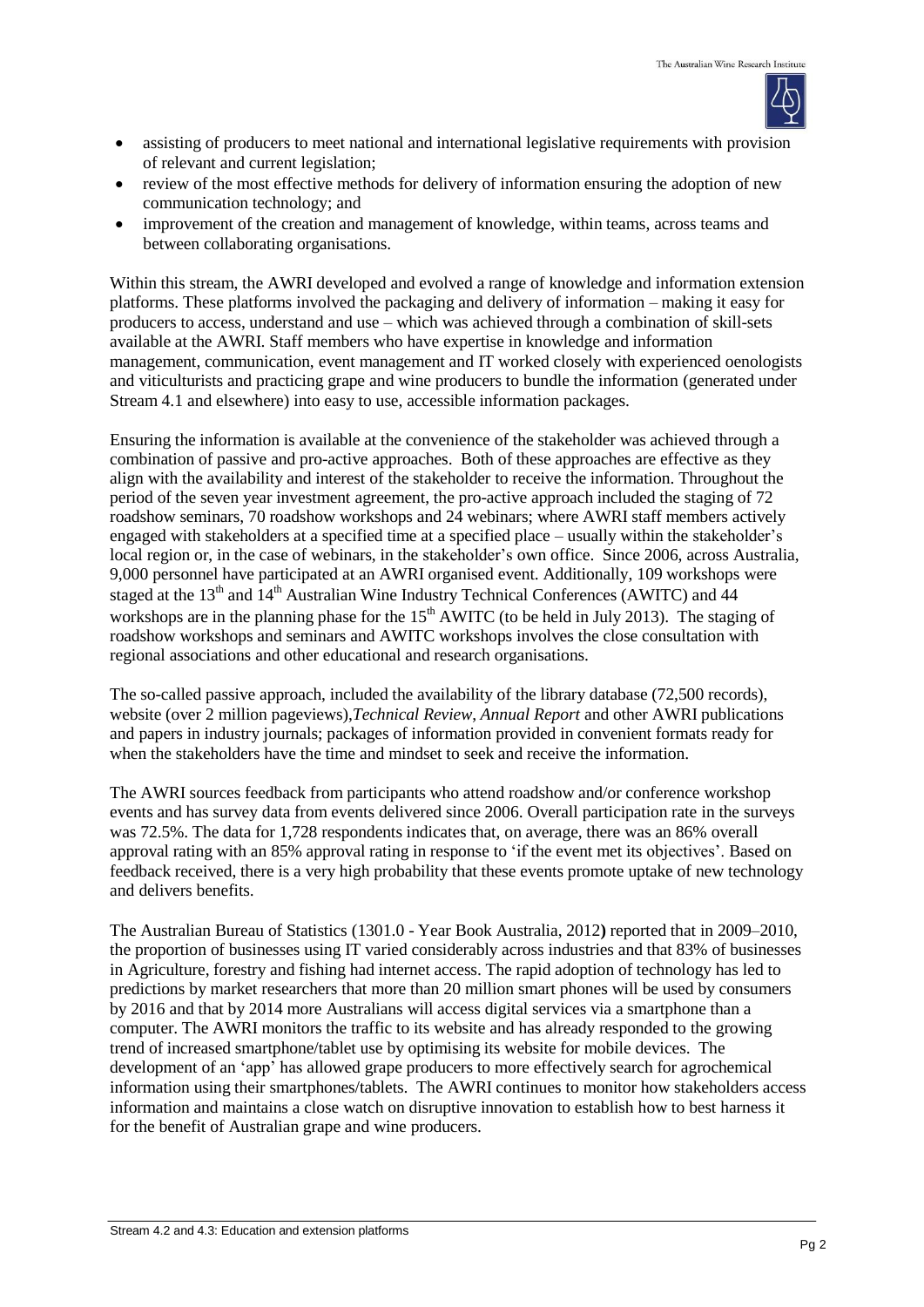

## **3. Background:**

Through its 57 year history, the AWRI has responded to and anticipated the information needs of Australian grape and wine producers and as such has developed many mechanisms for the delivery of information and knowledge (generated through Stream 4.1 and elsewhere). These mechanisms include:

- Roadshow workshops and seminars staged Australia-wide.
- Extensive workshop programs staged as part of the AWITC.
- Advanced Wine Assessment Courses (AWACs).
- Delivery of email alerts (*eBulletins*).
- Production and distribution of AWRI's *Technical Review.*
- Production, distribution and presentation of the AWRI's *Annual Report*.
- Updated and expanded website.
- An editorial service, assisting AWRI staff in delivery of plain English, industry-focused publications.
- Customised products and services offered through the specialist collection of The John Fornachon Memorial Library.
- Knowledge capture and management.
- Management of media enquiries and creation of media releases.

Responsibilities encompass the organisational and logistical functions related to staging events, and the management and continuous improvement of extension platforms which act as the conduit for grape and wine industry personnel to access the huge store of information and knowledge that exists within the AWRI.

The building of the delivery mechanisms and know-how to stage and successfully promote external events in an efficient and cost effective manner has been as important as the delivery of knowledge. The importance of a dedicated team to perform this support function has resulted in a higher number of quality events, and also relieves research staff, both at the AWRI and elsewhere, of the need to be involved in planning events, allowing them to concentrate on the development of content to be presented.

Equally important, is the creation and development of the AWRI's internal delivery mechanisms, through which grape and wine industry personnel access the unique store of information and knowledge held at the AWRI. Such infrastructure acts as a multiplier on the return on investment in research, by facilitating the rapid adoption and application by industry of the information and knowledge generated by that research. As the flow of available information continues to increase and the AWRI's stakeholders become more complex in nature, the imperative to sift and package information in a manner that is customised for various target audiences in industry, also increases. These streams, therefore, also encompass activities through which the AWRI constantly enhances its knowledge and information delivery mechanisms, and utilises the evolving technologies by which information delivery can become more valuable.

Additional deliverables, not contemplated in the original application include:

- Customised workshops requested by wineries and regions.
- Introduction of a regular bi-monthly electronic newsletter (*eNews).*
- Social media presence on Twitter, Facebook and LinkedIn.
- Webinars.
- Mobile apps.
- Library digitisation project which scanned more than 50,000 articles, and vastly improved the turn-around time in delivering journal articles.
- Online image collection (with more than 50 years of grape and wine research images donated by Dr Bryce Rankine, Dr Bryan Coombe and Dr Peter May).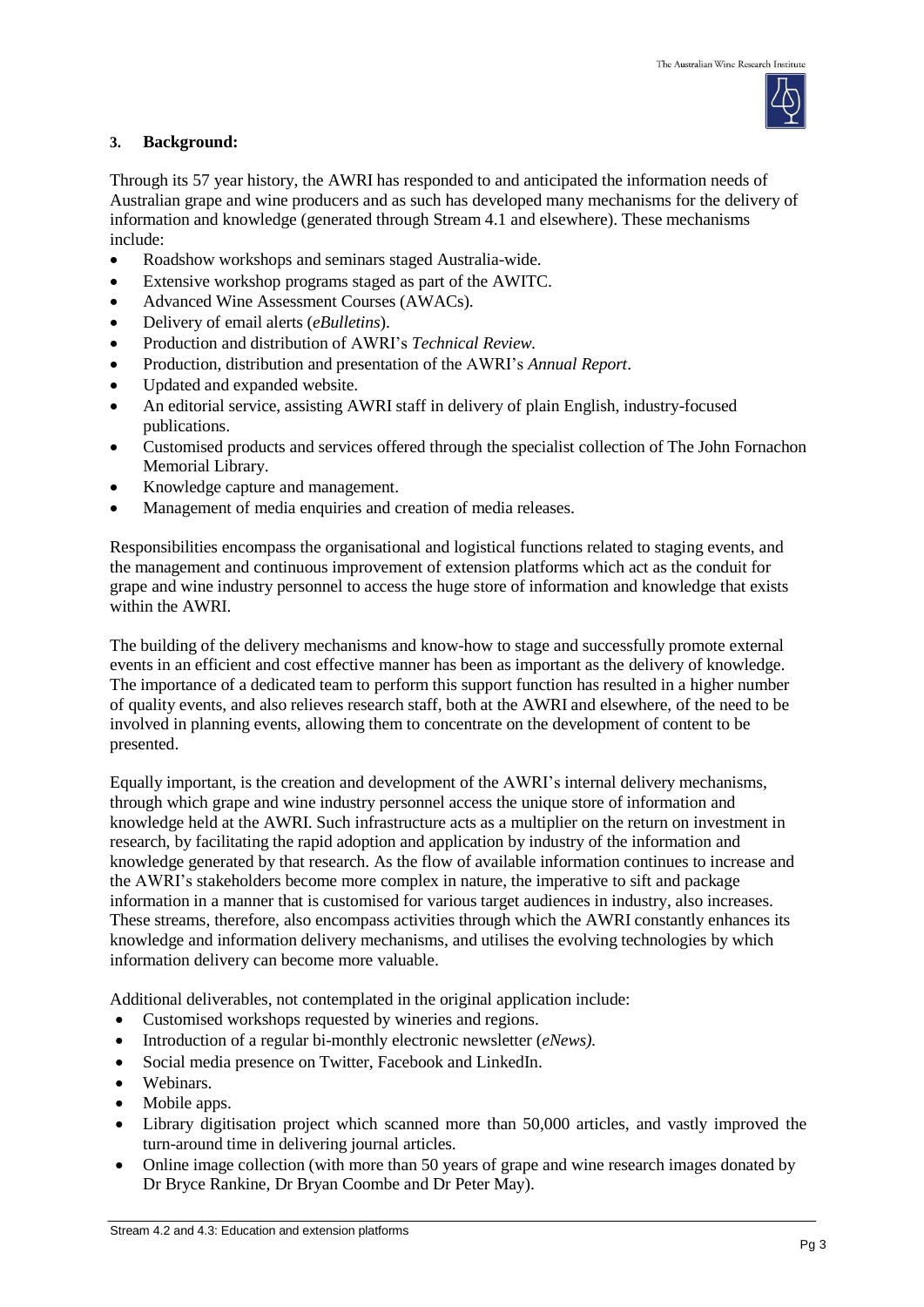

#### **4. Stream objectives:**

The stream level objectives include:

- Continue to develop the mechanisms by which grape and wine industry personnel access the store of knowledge and information held at the AWRI.
- Facilitate the communication and transfer to Australian grape and wine producers, of new and existing R&D outputs in order to support and facilitate their rapid adoption and application.
- Enhance the technical knowledge base and skills of Australian grape and wine industry personnel by increasing their access to information and knowledge.
- Act as a multiplier on the returns on investment in grape and wine research, by more widely and actively disseminating outcomes from that research in a manner that favours its adoption.
- Support the Australian wine industry to maintain its international market competitiveness by enabling it to be well informed on technical developments that can be implemented and are of value to its business.
- Review and lift the effectiveness of information and service delivery.

These objectives were achieved through completion of the following:

- Maximising accessibility to technical information of relevance to the Australian wine industry through maintaining and improving the following:
	- o The John Fornachon Memorial Library and the AWRI information services.
	- o The AWRI website.
	- o Smart phone applications.
	- o Hosting industry and other important visitors.
- Ensuring effective platforms for delivery of technical information and topical issues of value to the Australian wine industry through providing and enhancing the following capabilities:
	- o Roadshow seminars and workshops.
	- o AWITC workshop program.
	- o Webinars.
	- o The Advanced Wine Assessment Course.
	- o AWRI publications such as *Technical Review* and the *Annual Report.*
	- o *eBulletins* and *eNews.*
	- o Social media.
	- o Media releases.

## **5. Methodology:**

Every individual has different information needs and learning styles and preferences and therefore information delivery must be varied and appropriately tailored. Strategically, the AWRI has sought to develop a diverse portfolio of education and extension platforms, to ensure knowledge and information is easily available and accessible across a number of formats. These platforms can be classified into two categories as follows:

- Capabilities for passive provision of information to be used by industry for reference material including:
	- o The John Fornachon Memorial Library and AWRI information services.
	- o The website.
	- o Smart phone applications.
	- o Hosting industry and other important visitors.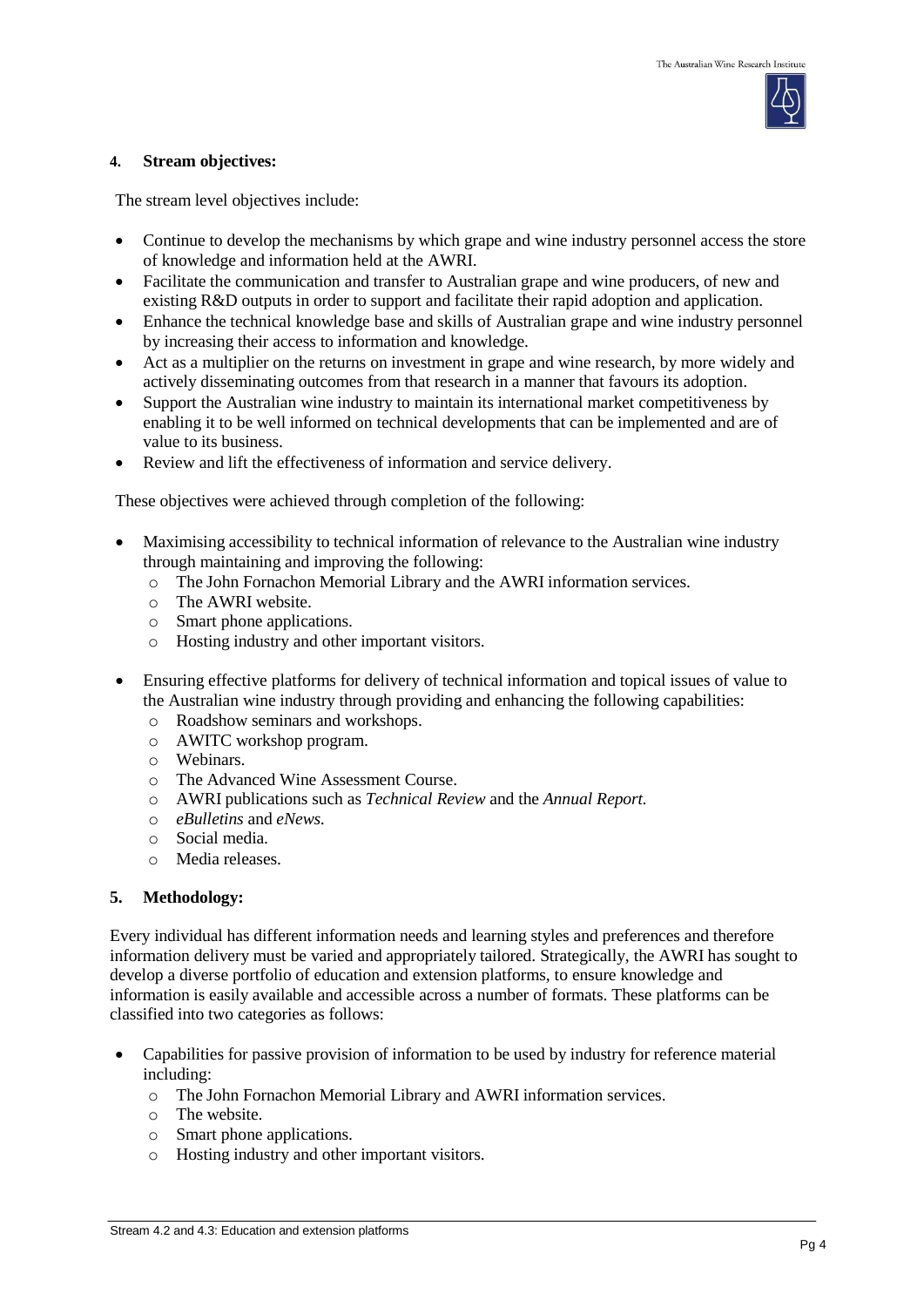

- Platforms for the proactive provision of material to raise awareness of new technical outcomes and topical matters of importance including;
	- o Roadshow seminars and workshops.
	- o AWITC workshop program.
	- o Webinars.
	- o The Advanced Wine Assessment Course.
	- o AWRI publications such as *Technical Review* and *Annual Report.*
	- o *eBulletins* and *eNews.*
	- o Social media.
	- o Media.

The philosophy underpinning the AWRI's approach, based on stakeholder feedback and guidance from the AWRI board, is as follows:

- Technical content must have been sourced from a credible research capability.
- All content provided must have clear summaries of findings with recommendations for actions.
- Content delivery is preferred from the expert in the field and be accompanied by associated industry context necessary for application and adoption.

## **6. Results and discussion:**

## **Capabilities for passive provision of reference information**

## *Library and information services*

Since 1969, the John Fornachon Memorial Library (JFML) has provided a range of library and information services to researchers, industry, students and other stakeholders. It holds the largest knowledgebase of technical wine and grape resources in the Southern Hemisphere. The library continued to support the Australian grape and wine sector through strategic sourcing, management, and dissemination of relevant and useful electronic and print resources covering 'vines to wines'.

The collection comprises over 72,500 books, journal articles, conference proceedings, standards, etc. The journal articles collection is digitised with over 50,900 articles available in PDF format. The webbased library catalogue is continually and conveniently available via the AWRI website. The JFML also maintains databases of environment, wine and health and smoke literature which are also accessible via the AWRI website.

The ability to access the latest published research and technical information is central to raising awareness, understanding research innovations and learning how new technologies and processes can be implemented to build capacity and capabilities in wineries and vineyards.

Over 2,300 images donated by Dr Bryce Rankine, Dr Peter May and Dr Bryan Coombe were catalogued into a web-accessible database and the collection represents more than 50 years of grape and wine science. The Online Image Collection is managed by the JFML and is accessible via the AWRI website.

This service is one of the key mechanisms by which researchers and industry access technical information; stream team members responded to over 23,100 requests for information from 2006- 2012, which included articles and books requested, copyright advice, literature searches and other requests for information.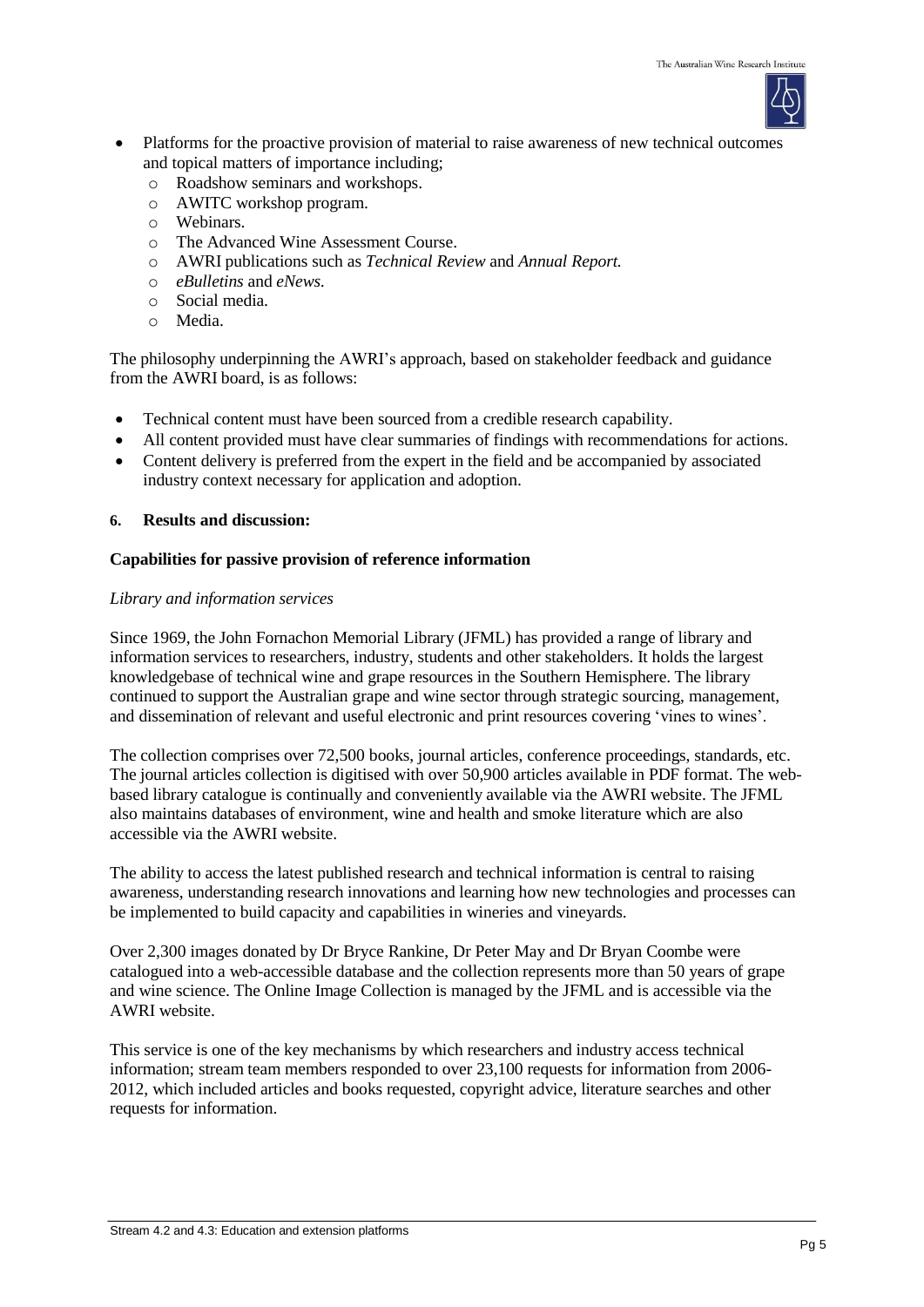## *Website*

The AWRI website is proving to be a convenient, valuable and effective source of knowledge and is one of the key platforms for disseminating information and support tools to the industry.

New enhancements and large-scale content review and updates occurred in 2007 and in 2009. In 2012, the website was re-developed using a web content management system. New features were added during the re-development including an online article ordering system for *Technical Review* and an online database of winemaking products and suppliers.

On average, the AWRI website received over 99,300 visits per year over the last seven years and over 2.21 million pageviews in total. There are over 2,500 registered user accounts.

In the last two years, there has been an increased demand for AWRI publications and this is reflected in the AWRI publications website hits. In 2011, the staff publications database received 8,924 hits and increased to 12,559 hits in 2012.

Support tools remain the most frequently used sections of the AWRI website (e.g. calculators, agrochemical online search etc.). Industry values the ability to self-help from the website and uses it as a complementary tool to the AWRI's Technical Problem Solving Help Desk Service. The 'Industry Support and Education' section of the AWRI website received over 329,000 hits since July 2006. The winemaking calculator's tool was the most frequently used online tool with over 61,000 hits. Support for the 'Publications' section was also high with over 56,500 pageviews.

The AWRI website is continually being enhanced and updated to ensure stakeholders maintain quick access to up-to-date and relevant content.

## *Mobile-based tools*

Technologies are constantly evolving and changing the way grape and wine producers seek information, communicate, learn and to apply that knowledge in the workplace. 'Connected devices' and smartphones are central to the foreseeable digital future. The AWRI has continued to seek innovative ways to deliver technical and scientific content and facilitate the usage of that information and knowledge through the use digital platforms.

In late November 2012, the AWRI launched the Agrochemical Search mobile app. The app facilitates easy access and use of the Agrochemical database (used to produce the 'Dog book') and the online search from the convenience of a smart phone/tablet. In June 2013, the winemaking calculator app was released. The winemaking calculator app was developed in response to the popularity of the web version and feedback from winemakers expressing preference for a portable version.

The inclusion of mobile tools in the AWRI's extension platform is a cost-effective approach to enhancing technical capabilities of the industry and has the potential to empower more small producers to adopt and use research, development and extension outputs. Mobile tools are usually practical and user-friendly leading to low learning and implementation costs which could overcome some of the barriers to adoption.

Both apps are available in iOS and Android versions and, at the time of writing this report and in the short period they have been available, there are over 580 users and over 2,700 usage sessions recorded.

## *AWRI visitors*

The AWRI maintained a program of hosting important domestic and international visitors throughout the period of the investment agreement. For many industry stakeholders, the AWRI is the gateway to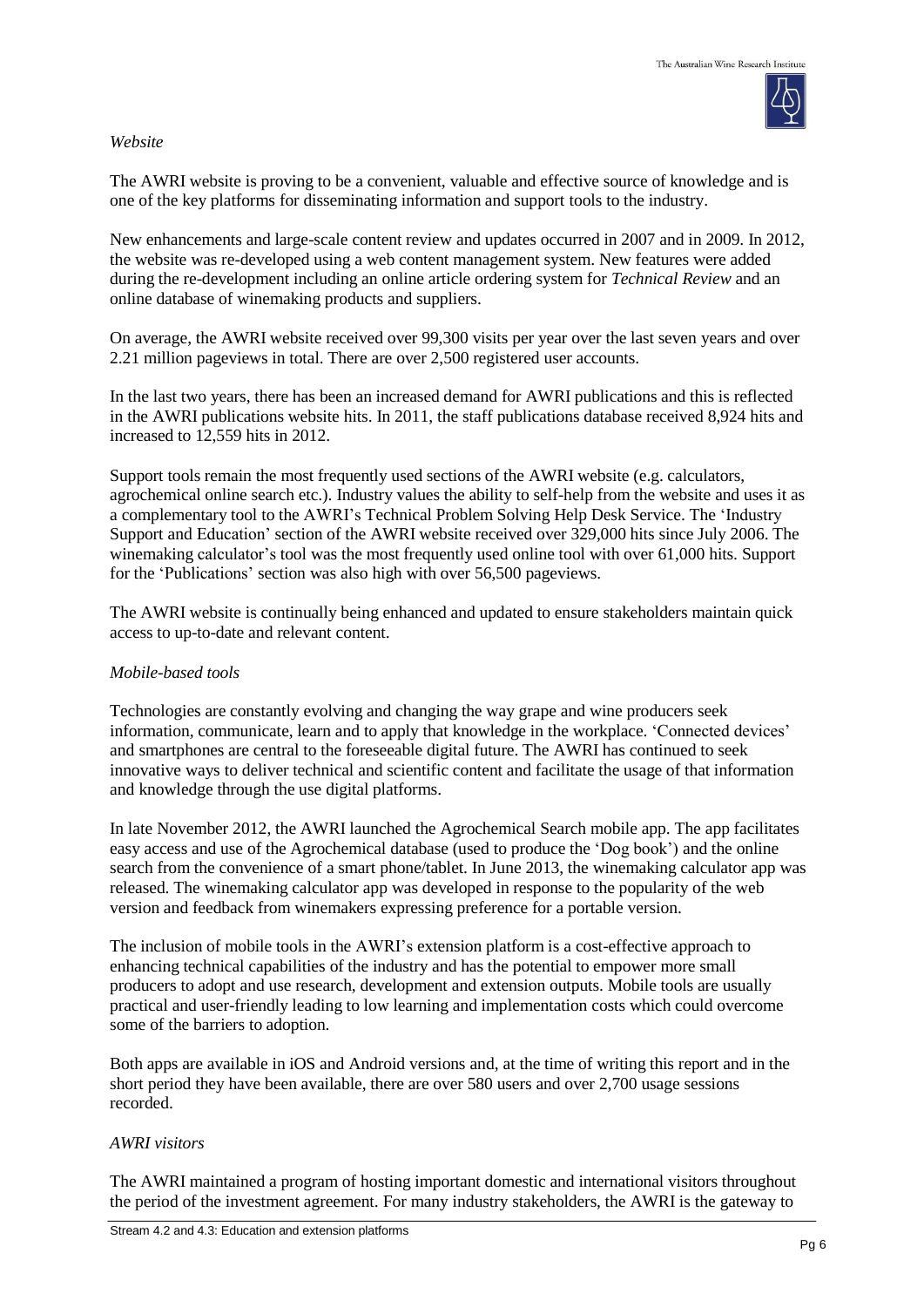

the Australian wine industry. As such, the AWRI is often the first 'port of call' when people visit Australia on wine industry business. Such hosted visitors included government officials, researchers, producers, suppliers, association members, journalists and Institute of Masters of Wine students. This hosting program is an opportunity for the AWRI to provide targeted information on the capabilities of the Australian wine industry and to provide a point of differentiation and potential competitive advantage for the industry.

## **Capabilities for proactive information dissemination**

## *Roadshow seminars and workshops*

Each year, the AWRI organised and staged roadshow seminars and workshop programs. This platform provides an interactive face to face presentation of technical content (generated through Stream 4.1 and elsewhere) to facilitate understanding and uptake.

Roadshows were staged in collaboration with regional associations. Workshops were developed based on technical demand, and tailored to translate research outcomes into practical winemaking advice. Workshops were practically oriented and included tastings, simple and practical diagnostic tests and exercises. Seminars were usually one-day events consisting of up to 12 presentations with the regions each nominating the topics to be covered.

During 2006 to 2013, 142 roadshow seminars and workshops were delivered in 33 locations across Australia and 3,141 attendees participated in these events.

Feedback on the roadshow seminars and workshops was obtained by the AWRI and via an independent report commissioned by the AWRI in May 2013 for the period 2012/2013. The feedback demonstrated the universal appeal of this platform and it was considered highly relevant and a very credible mechanism for the dissemination of information. The interactive nature of the roadshow format and the opportunity to ask questions were highly valued by survey respondents and promoted adoption. The current timing cycle of visiting every major wine region or centre on a minimum two year cycle was based on overwhelming feedback which ensured industry personnel had access to the latest research outcomes. 72% of participants do not need to travel more than 50 kms to attend a roadshow event despite the diversity and the geographic location of Australia's wine regions.

The following is a summary of key outcomes:

- In the 2013 independent survey, two thirds of survey respondents indicated adopting practices presented at AWRI roadshows.
- The usability of information presented was rated as "above average or excellent" by more than 93% of the respondents.
- The relevance of information was rated as equally high, as either "above average or excellent" by more than 96% of respondents.
- 47.5% of respondents attended both seminar and workshop events.
- Roadshow format had strong appeal across a broad range of participants irrespective of the level of industry experience with 38% having 1-10 yrs experience, 40% 11-20 yrs experience and 22% having more than 21 yrs experience.
- More than 52% of respondents had participated in two to four roadshow events. A further 27% had attended more than five roadshow events.
	- The roadshow format has universal appeal across industry with 49% of respondents in winemaking roles and 44% of respondents in grapegrowing/viticultural roles.
	- 70% of the respondents had a diploma/degree in winemaking, science discipline.

## *AWITC workshop program*

With its long-term experience in running successful workshops for the Australian wine industry, the AWRI has responsibility for the conduct of the AWITC Workshop program. The AWITC workshop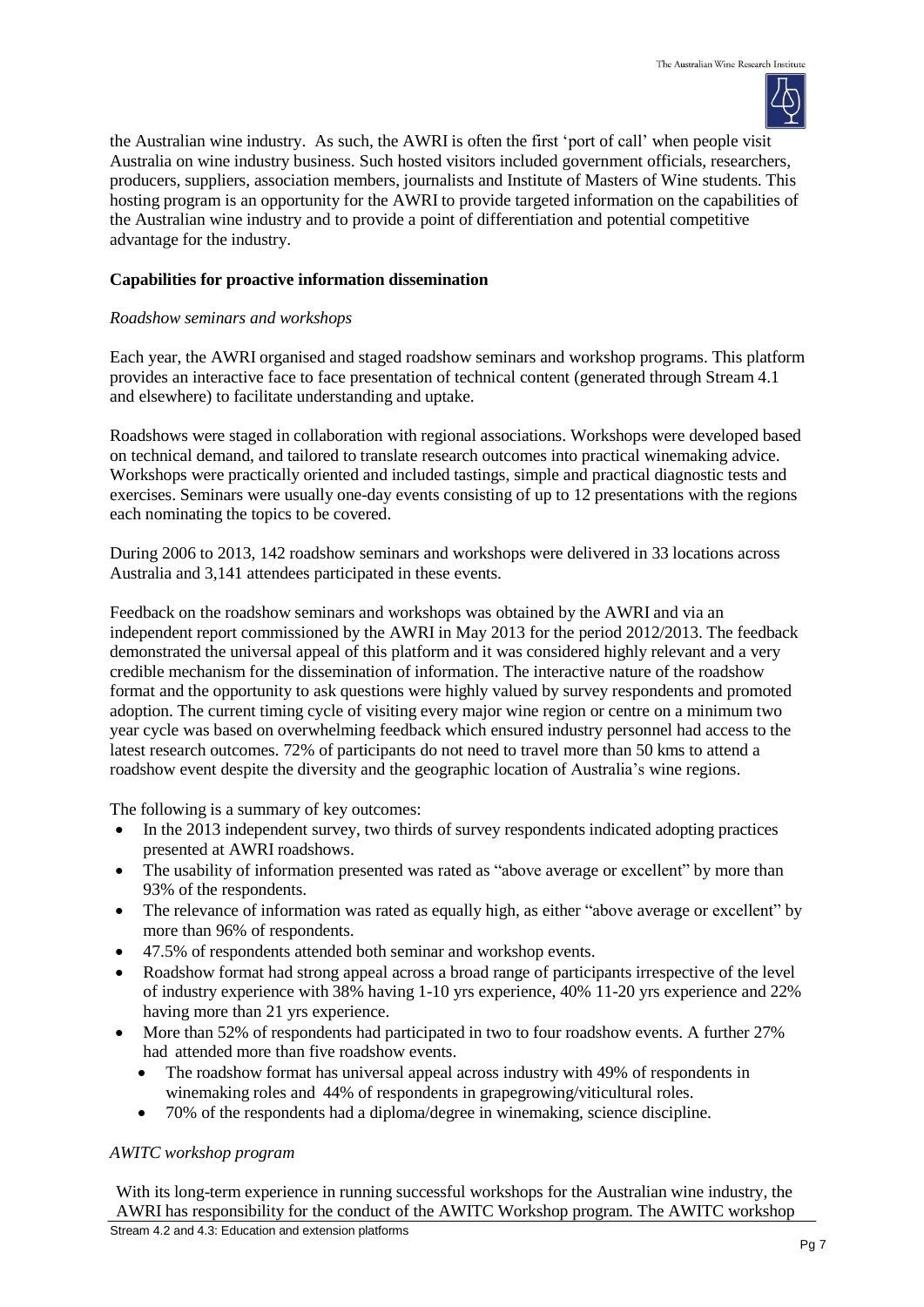

programs delivered during the term of the investment agreement, in 2007 and 2010, were designed to provide intensive but practical learning experiences to participants. The workshop program is developed through calls for expression of interest from industry stakeholders (such as research organisations, departments of agriculture, industry suppliers etc. from Australia and internationally). The proposed content of the workshops are assessed to ensure elimination of 'advertorials' and for quality and relevance. The AWRI team work closely with each workshop convener and take responsibility for logistics and promotion to ensure the program's success. The AWRI was also involved in delivering the 8<sup>th</sup> International Cool Climate Symposium workshop program, held in Hobart, Tasmania in 2012. The number of workshops and participant numbers are detailed in Table 1.

| Year                   | <b>Number of workshops</b> | <b>Total number of</b><br>participants |
|------------------------|----------------------------|----------------------------------------|
| $13^{th}$ AWITC – 2007 |                            | 2,071                                  |
| $14^{th}$ AWITC – 2010 |                            | l.427                                  |
| $8^{th}$ ICC – 2012    |                            | 289                                    |
| $15th$ AWITC – 2013    |                            | n/a                                    |

## **Table 1.** Details of workshop programs managed by the AWRI

## *Webinars*

The AWRI continued to investigate ways to connect and engage with industry and, in 2011, the AWRI webinar series was launched. Webinars are an effective method for disseminating information and knowledge with the advantage that participants are able to attend a live seminar from their desk with a computer connected to the Internet. It provides greater convenience and thus more opportunities for industry to gain access to latest research findings, obtain updates on industry related activities, speak with researchers and share knowledge with other webinar participants.

The 2011 webinar program delivered nine sessions with each session comprised of a 20-minute presentation followed by questions and answers. In 2012, the webinar series expanded to 15 sessions and included three industry speakers. A total of 360 participants attended the webinars. Results from evaluation questionnaires indicated a positive adoption of webinars as one of the AWRI's education platforms. All survey participants indicated they would attend future webinars. Over 95% of survey respondents indicated the webinars were well organised and over 85% indicated the software was easy to use. All respondents attended the webinars to build on their existing knowledge base and to find out the latest research on the topic and over 85% of respondents indicated they attended the webinars to look for ways to improve winery or vineyard operations.

## *The Advanced Wine Assessment Course*

The Advanced Wine Assessment Course (AWAC) is designed to develop the sensory analysis capabilities and the vocabulary of Australian wine industry personnel at an elite level and to prepare potential new wine show judges. Dux of each course was offered a position as an Associate Judge at the Royal Adelaide Wine Show.

The current program is a four day format with more than 40 contact hours. Participants evaluate a diverse range of more than 300 wines under simulated wine show conditions. The AWRI staff present lectures and engage leading wine show judges, journalists and winemakers to participate and contribute throughout the course.

 $\overline{a}$ 

<sup>&</sup>lt;sup>1</sup> Whilst the 15<sup>th</sup> AWITC will be held in July 2013, the majority of the organisation for this workshop program occurred during the current investment plan.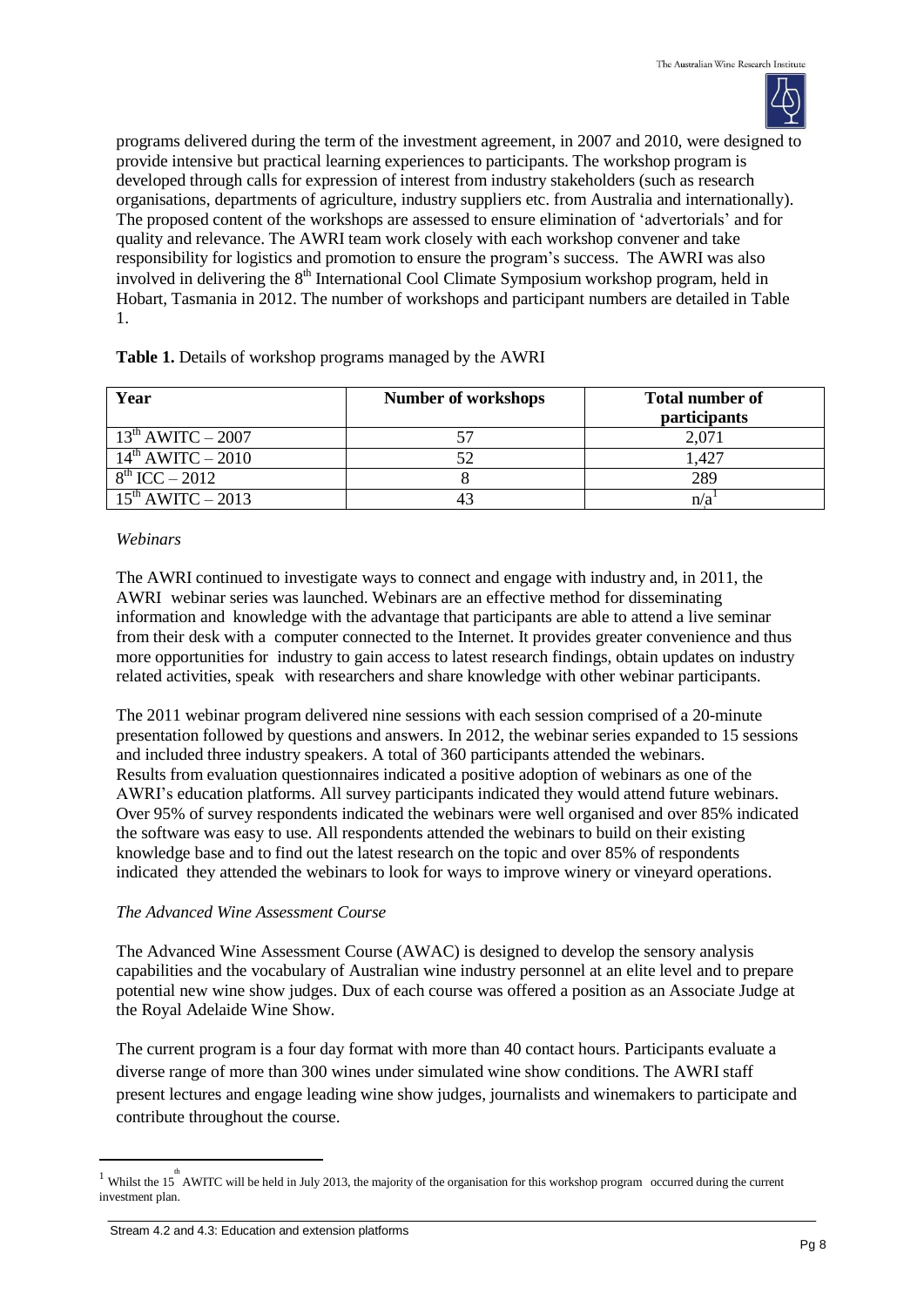

A total of 12 courses were conducted with 360 participants completing the course from 2006 to 2013. A number of additional wine assessment courses were scheduled in important retail markets for Australian wine at the request of Wine Australia. The AWRI was engaged to support and underpin the marketing initiatives of Wine Australia and to acknowledge the importance of research and how this drives innovation within the Australian wine sector. Presentations for these events were based on content adapted from the AWAC, and presented either as a one day abridged version of the course or as a 'wine flavours and faults' tasting. In total, eight events were held in London, Dublin, Hong Kong and Shanghai, attracting 224 attendees. Participation was by 'invitation only' and included some of the world's most respected journalists, wine buyers and educators. The response was extraordinary with considerable media generated in printed and online publications. Jancis Robinson MW wrote a number of articles relating to this event which appeared on her website and syndicated to wine magazines worldwide.

# *"but no participant in that AWAC exercise left with anything other than an enhanced respect for Australian wine and wine science………………………..……" [www.jancisrobinson.com,](http://www.jancisrobinson.com/) 12 Oct 2009*

A number of additional event formats were developed in response to industry feedback and requests including:

- a wine flavours, taints and faults and threshold intermediate tasting (two hours)
	- themed tasting events (one day), including:
		- o 'Wines of France'; and
		- o 'Sparkling wines of the world'.

These themed tastings were targeted towards winemakers who desired more exposure to the styles and wines in other competing wine producing countries, and to enable them to stay abreast of new developments in world wine styles.

The Grapes to Glass program was discontinued in 2007 due to courses being offered by The South Australian Wine Industry Association.

# *Technical Review*

*Technical Review* is another communication platform used to keep grape and wine producers up to date on current technical literature. Published bi-monthly in print and electronic formats, it contains a summary of current articles and papers published on grape and wine production and wine/health topics and technical notes on AWRI's work. The  $200<sup>th</sup>$  edition (October 2012) was published during the investment agreement period. 42 issues were produced and distributed to over 3,000 levy payers and other stakeholders of the Australian grape and wine sector throughout the period.

Online search and article ordering system of *Technical Review* was launched in August 2012.

# *eBulletins and eNews*

The AWRI *eBulletins* and *eNews* are emailed direct to the AWRI's email distribution list (~2,500 addresses). This has facilitated rapid communication about wine sector issues direct to industry members at the time when the knowledge is required. The AWRI *eNews* was sent bi-monthly (in alternate months to the distribution of *Technical Review)* to inform grape and wine producers of the latest research findings and news from the AWRI. *eBulletins* were issued on single topics, designed to be an effective and fast way to disseminate information on important issues. A total number of 116 *eBulletins* were issued during the investment period and 22 *eNews* distributed.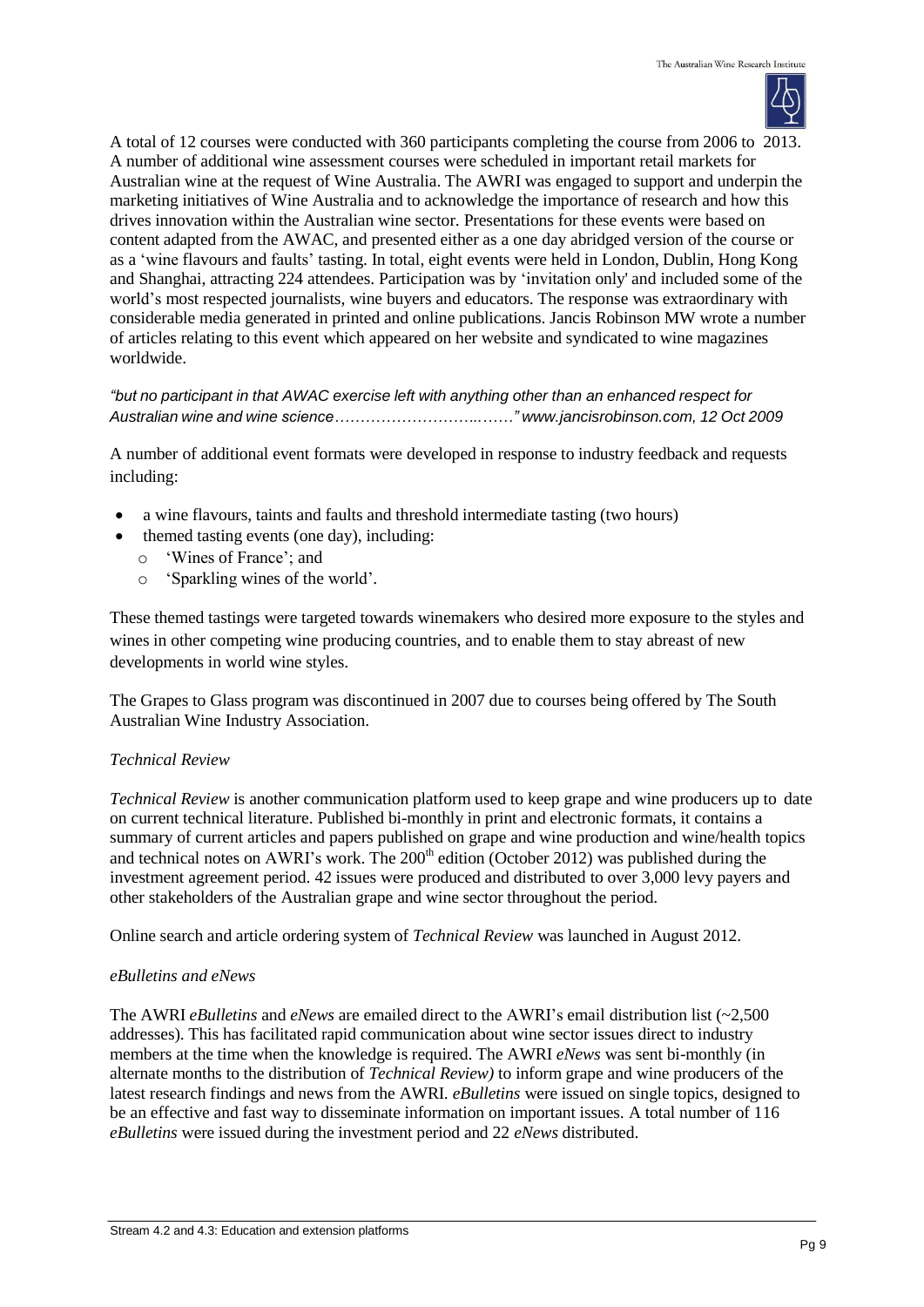

Staff from the AWRI contribute targeted articles to be included in each issue of *eNews* and each article is edited in the production process. The initiation of *eNews* effectively doubled the amount of formal communication being issued from the AWRI to stakeholders with either *Technical Review* or *eNews* being issued on a regular monthly basis.

Email address lists were maintained for the distribution including approximately 2,500 email addresses. A facility was included on the AWRI website to enable interested stakeholders to automatically add or update their details.

Email distribution software was adopted for mailing list management and distribution of *eBulletins* and *eNews* in 2010 when *eNews* was introduced.

## *Social media*

The Australian grape and wine sector has embraced social media as a key communication tool. The AWRI opened Twitter and Facebook accounts in September 2010 and created a presence in LinkedIn. Initial posts to Twitter were aimed at generating interest and discussion about the AWAC. The increasing support by industry for the AWRI's social media activities encouraged the expansion of the use of social media as an avenue to communicate a broader range of the AWRI activities. Twitter continues to be the AWRI's key social media platform and the account attracted over 330 followers in the first four months. The follower base has now reached 1,730.

#### *Media*

The key objective of managing and responding to media enquiries is to help protect Brand Australia and ensure accurate information is published. The distribution of media releases aimed to stimulate the publication of outcomes from the AWRI's research in general and/or trade media and provided a further avenue for disseminating information to the AWRI's stakeholders. During the investment period, 47 media releases were prepared and distributed and 264 enquiries from journalists were managed.

## *The AWRI Annual Report*

The AWRI's Annual Report provided stakeholders with a concise summary of the AWRI's beneficial research outputs for each year of the investment agreement. The annual reporting of the AWRI's work to stakeholders was undertaken using a variety of mechanisms to ensure broad and effective communication. First, a printed *Annual Report* to stakeholders detailed the outputs of the AWRI's work for the year. A highlight summary was published at the beginning of the report to assist the busy reader. The report was compiled, edited and produced, and then distributed on an annual basis following the AWRI's Annual General Meeting. Each levy payer received a printed copy of the report and an electronic version uploaded to the AWRI website. Second, a four page summary of the report was produced each year and published in the November issue of the *Australian and New Zealand Grapegrower and Winemaker*. Third, a list of highlights of outputs was published in the AWRI's *Technical Review* and also uploaded to the AWRI website. Fourth, the Managing Director (or his nominee) verbally presented the annual report to the main state-based and national industry bodies each year.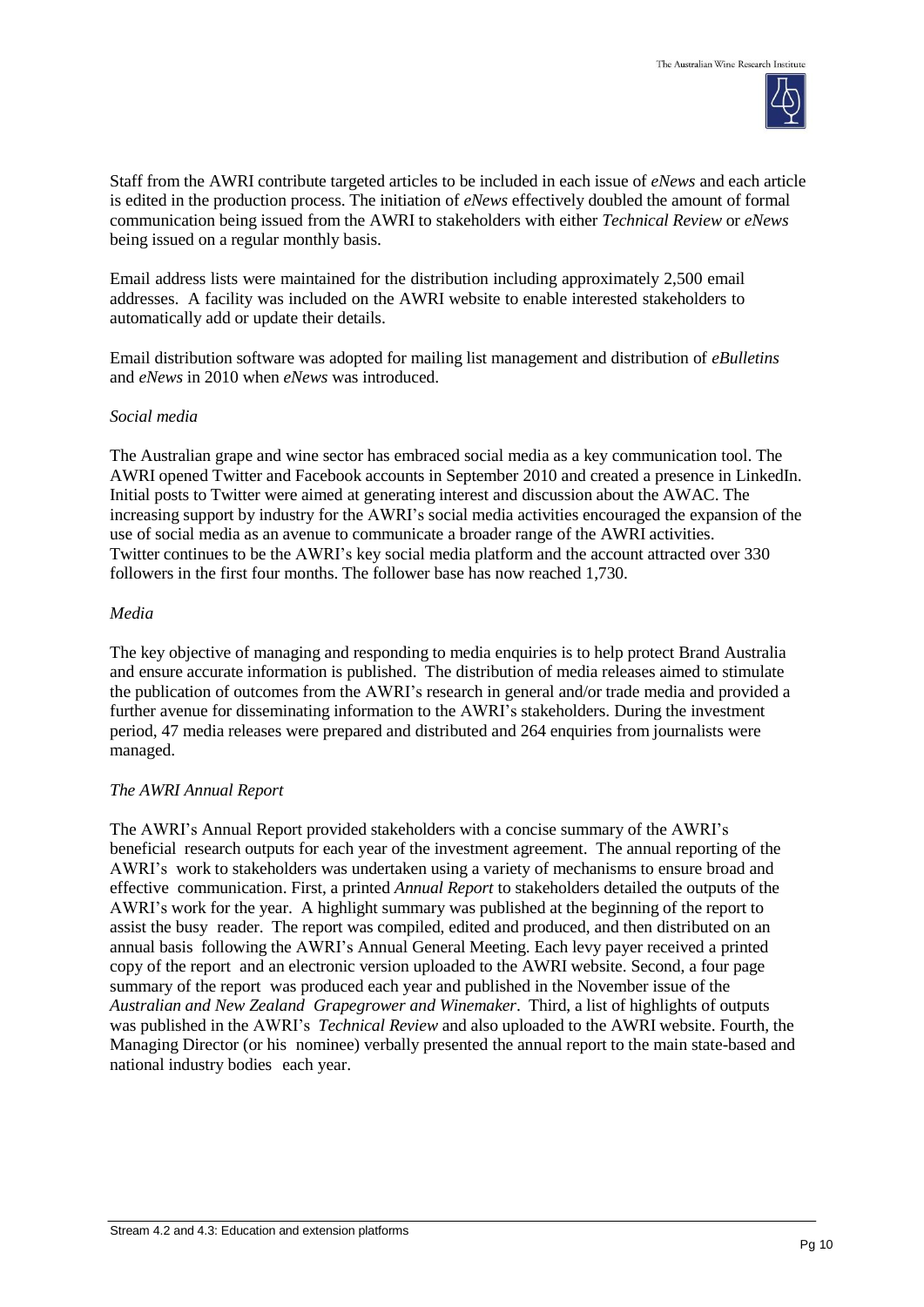

#### **7. Outcome and Conclusion:**

The AWRI has a long history of servicing the information needs of the Australian wine industry. The AWRI's stakeholders are not only diverse in their requirements and capacity to understand and adopt innovations or preventative/remedial practices but also in their geography. Necessarily, a multi-faceted extension platform has been developed and implemented.

Communication is only successful if the information is relevant and the sender delivers it in a manner which is easy to understand and conveniently packaged, from the recipient's point of view. The recipient must also be ready and have the mindset to receive the communication.

The packaging and delivery of the information – making it easy to understand and use – has been achieved through a combination of skill-sets available at the AWRI. Staff members who have expertise in knowledge and information management, communication, event management and IT worked closely with experienced oenologists and viticulturists and practicing grape and wine producers to bundle the information into easy to use, accessible information packages. For example, the recognition of the changing methods of how stakeholders access the information resulted in a smart phone/tablet 'mobile' version of the AWRI website being produced, and also the creation of an app for the Agrochemicals database. Further, feedback received from stakeholders, as to the suitability and value of the AWAC-style education, resulted in the staging of well-received abridged versions of the AWAC, selecting specific aspects of the course to deliver in short duration formats.

Ensuring the information is available when the stakeholder is ready to receive it was achieved through a combination of passive and pro-active approaches. Both of these approaches are effective as they align with the availability and interest of the stakeholder to receive the information. The pro-active approach including the AWRI's roadshow seminars and workshops and webinars; where AWRI staff members actively engaged with stakeholders at a specified time at a specified place (see attendee rates listed above). The so-called passive approach included the library database, website, AWRI publications and papers in industry journals (see specific details above), which packages information in convenient formats ready for when the stakeholders have the time and mindset to receive the information.

The AWRI's 7 Year RD&E Plan outlined a number of key objectives and outcomes designed to enhance and extend knowledge to the Australian grape and wine sector. These objectives were met through a multi-platform approach and capability in the dissemination of information and knowledge (see details above). The Australian grape and wine sector's need to access information 'on the move' was addressed through adoption of new technology and communication platforms. The AWRI has seized these new opportunities (not contemplated in the 7 year RD&E Plan) and implemented new platforms to improve reach and connection with levy payers. These included:

- Customised workshops requested by wineries and regions.
- Introduction of *eNews*.
- Social media.
- Webinars
- Mobile-based tools.

The demand for the AWRI's education and extension platforms are reflected in the event attendance rates; usage statistics from the website and mobile app; and information requests received by the library (see details above).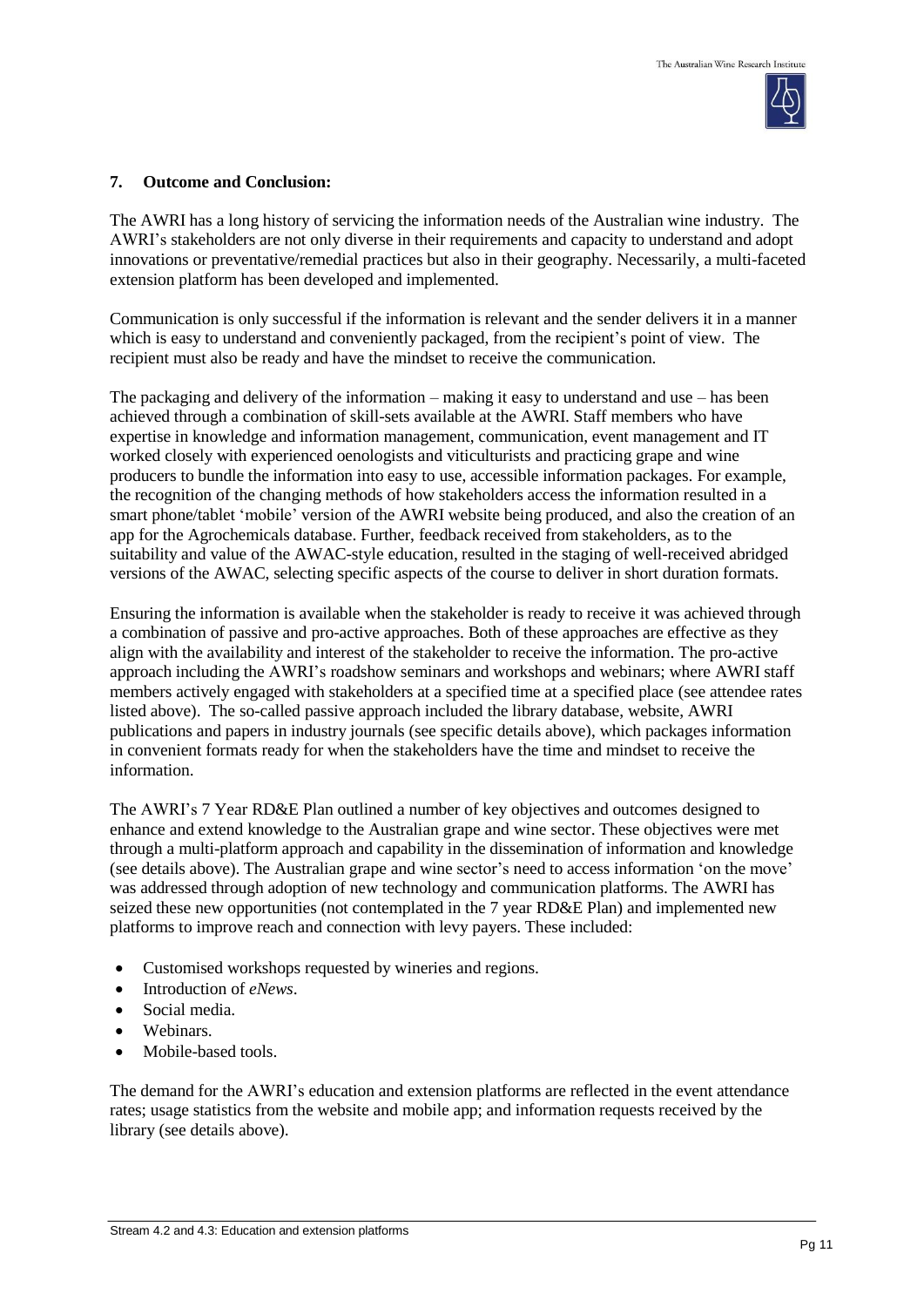

## **8. Recommendations:**

The suite of communication and extension platforms funded through these two streams has a long history of effectiveness. The multi-faceted strategy utilising a number of learning approaches which includes face-to-face interactions and print and electronic media address industry's information sourcing requirements. The roadshow concept of seminars and workshops delivered in regions boosts two-way communication and extension of information; each party gaining greater insight through the ability of personal interaction affording deeper discussion of topics of interest. The current offering of print and electronic resources continues to provide valuable information to industry members at the convenience of stakeholders. It is recommended future communication and extension efforts build upon and continually evolve these successful platforms, (to be addressed in Project portfolio 4.1 in the AWRI's R,D&E plan 2013-2018).

Vast amounts of information, either historical or generated in real time, is captured within these platforms, and further opportunities exist to monitor industry wide trends and emergencies, generate information which can be used proactively to support industry processes, be also applied to the prioritisation of research activities and to the development of targeted dissemination themes, (to be addressed in Projects 4.1.2 and 5.1.1 in the AWRI's R,D&E plan 2013-2018).

It is anticipated that future learning platforms will be underpinned by advances in new technologies and with faster bandwidth speed available in the future. Mobile apps will be become more prevalent as decision support systems to support grapegrowing and winery operations. Cloud based web applications will be more user friendly, enabling greater sharing of data and reducing analysis charges. eLearning tools with enhanced 3D visualisation will allow better interactivity and engagement. Social media and webinars will facilitate and expand opportunities for sharing of information and collaborative learning in real time, (to be addressed in Project 4.1.5 in the AWRI's R,D&E plan 2013- 2018).

For example, an eLearning strategy could be developed and adopted which incorporates a mix of faceto-face and web-based education to enrich learning (e.g. the AWRI could conduct a tailored face-toface workshop with participants committed to also attend a follow-up webinar, held a short time later to reinforce the learning and provide a chance for participants to get together to ask questions and to discuss their experiences).

As new personnel enter the grape and wine industry on a continuous basis, the phenomenon of 'unlearning' takes place. This is particularly evident where human resources are low and as such the role of 'mentor' is absent. The AWRI needs to remain vigilant and continue to raise awareness of the various education and extension platforms available to assist new industry members in the wineries and vineyards, (to be addressed in Project 4.4.1 in the AWRI's R,D&E plan 2013-2018).

Focus needs to continue on accessing the expansive source of information from other research providers and other industry personnel (both locally and internationally) to contribute content to the AWRI's extension and communication platforms, thus enriching the value received by stakeholders, (to be addressed in project 4.1.2 of the AWRI's R,D&E plan 2013-2018).

With the rapid emergence of innovative communication technologies, it is impossible to predict with any certainty the trends in relative effectiveness of the various AWRI platforms. It is important that research into the effectiveness of extension platforms is supported and used to identify opportunities that will increase adoption, (to be addressed in project portfolio 4.1 in the AWRI's R,D&E plan).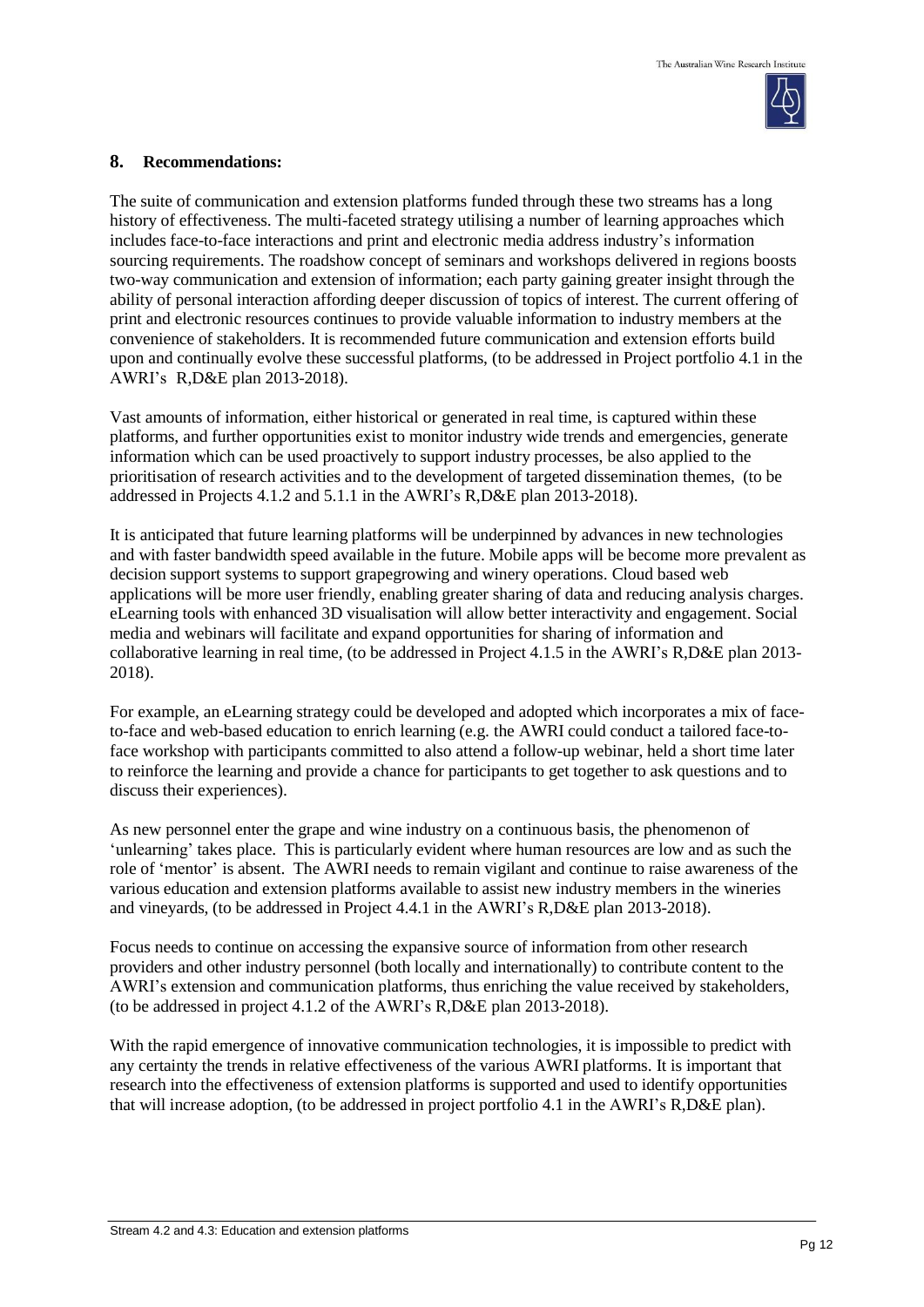

## **9. Budget reconciliation:**

| <b>Financial Year</b> | Receipts / Income <sup>O</sup> | Outgoings / Expenditure <sup>@</sup> |
|-----------------------|--------------------------------|--------------------------------------|
| Year 1: 2006/2007     | \$967,040                      | \$967,040                            |
| Year 2: 2007/2008     | \$1,012,063                    | \$1,012,063                          |
| Year 3: 2008/2009     | \$1,019,674                    | \$1,019,674                          |
| Year 4: 2009/2010     | \$1,069,442                    | \$1,069,442                          |
| Year 5: 2010/2011     | \$1,024,827                    | \$1,024,827                          |
| Year 6: 2011/2012     | \$804,748                      | \$804,748                            |
| Year 7: 2012/2013     | \$871,326                      | \$871,326                            |
| TOTAL                 | \$6,769,120                    | \$6,769,120                          |

 Note that the GWRDC – AWRI Investment Agreement budget was established and approved at an aggregate level, with variances to budget (i.e. annual overspends and underspends) reported and considered at that same aggregate (i.e. whole of agreement) level. The receipts / income relating to a Stream for any year therefore equate to the outgoings / expenditure within that Stream for that year, as any variances between total Investment Agreement funding received and total funds expended were considered at the whole of Agreement rather than individual Stream level.

Includes a pro-rated share of Theme 5 *Executive management and administration*.

| I hereby certify that this statement is true and accurate. |                                              |       |  |  |
|------------------------------------------------------------|----------------------------------------------|-------|--|--|
| Signature of duly authorised representative<br>1/          |                                              |       |  |  |
| Chris Day                                                  | Group Manager - Corporate Services 29/1/2013 |       |  |  |
| Name:                                                      | Title:                                       | Date: |  |  |